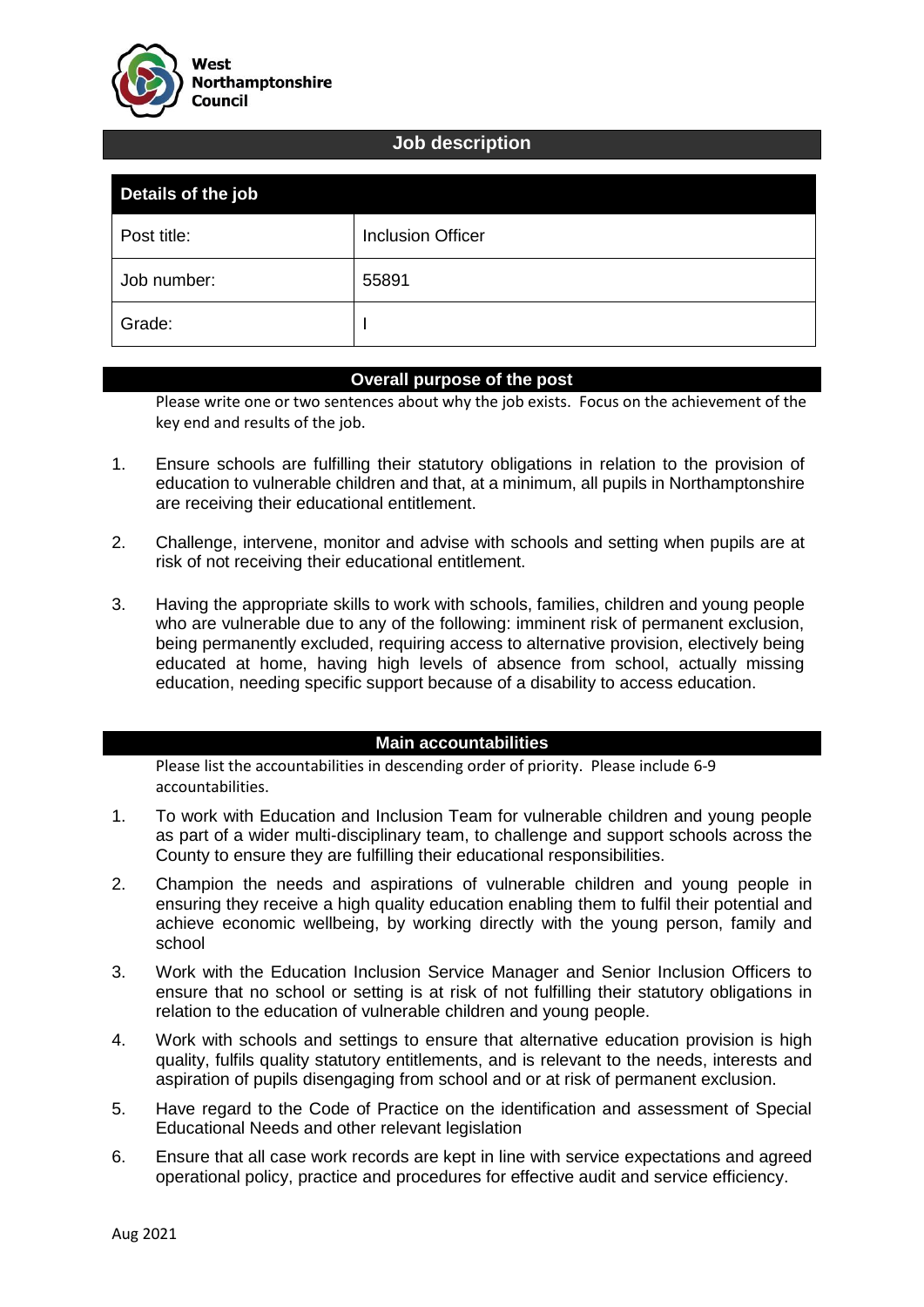- 7. To have regular contact with schools in line with local authority guidance to advise them on individual circumstances affecting vulnerable learners and develop with the school a plan to engage that student in education.
- 8. To follow statutory processes for example around attendance and children missing from education.
- 9. To ensure that schools are aware of and follow safeguarding processes and procedures in relation to children missing from education, children absent from school, children at risk of exclusion both permanent and fixed term, children on part time timetables.
- 10. To attend or co-ordinate multi-agency meetings as and when required e.g. Team Around the Family meetings, Asessment Meetings and Early Help Meetings.

This job description reflects the major tasks to be carried out by the post holder and identifies a level of responsibility at which they will be required to work. In the interests of effective working, the major tasks may be reviewed from time to time to reflect changing needs and circumstances. Such reviews and any consequential changes will be carried out in consultation with the post holder.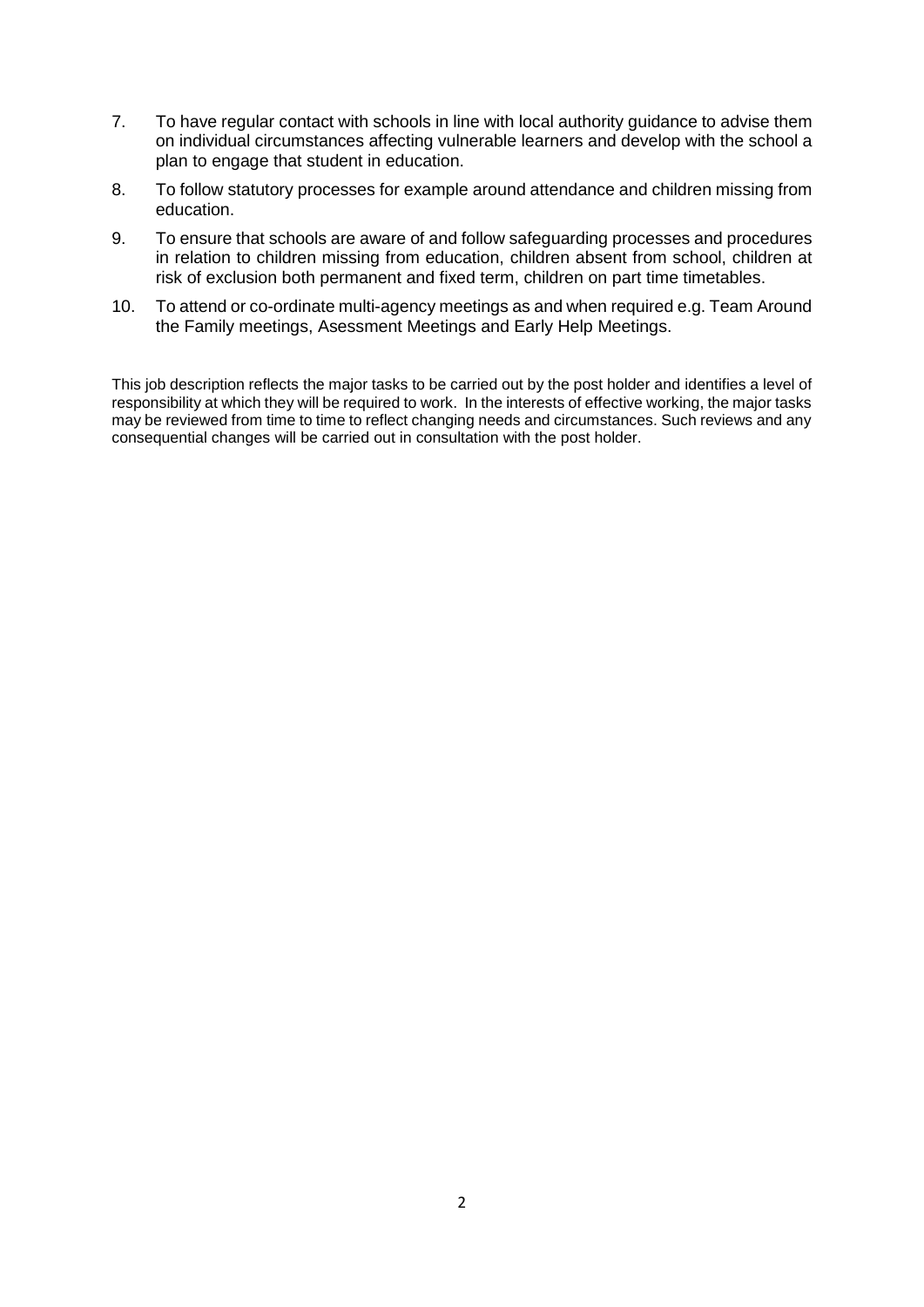## **Person Specification**

## **Qualification, knowledge, skills and experience**

Minimum level of qualifications required for this job

| Post title:   | <b>Inclusion Officer</b>      |
|---------------|-------------------------------|
| Grade         |                               |
| Service area: | Learning Skills and Education |

### Minimum level of qualifications required for this job

| <b>Qualifications required</b>         | <b>Subject</b>                                 | Essential/<br><b>Desirable</b> |
|----------------------------------------|------------------------------------------------|--------------------------------|
| Good standard of Education             | Equivalent to "A" Level of NCQ 3               | Essential                      |
| Continuous Professional<br>Development | Range of courses undertaken to inform practice | Essential                      |

| <b>Identify</b>                                       | <b>Describe</b>                                                                                                                                                     | Essential/<br><b>Desirable</b> |
|-------------------------------------------------------|---------------------------------------------------------------------------------------------------------------------------------------------------------------------|--------------------------------|
| Knowledge                                             |                                                                                                                                                                     |                                |
| Knowledge and awareness of<br>safeguarding procedures | Good understanding of safeguarding procedures<br>in relation to a variety of settings                                                                               | Essential                      |
| Knowledge of relevant<br>legislation                  | For example SEND Legislation, Legislation<br>relating to Electively Home Education Children,<br>Children Missing from Education, School<br>Attendance and Exclusion | Essential                      |
| Knowledge and ability to<br>interpret data            | Gathering attendance data on a student and<br>sharing this with a parent to highlight lack of<br>attendance or patterns of poor attendance                          | Essential                      |
| <b>Skills</b>                                         |                                                                                                                                                                     |                                |
| Ability to write reports to a high<br>standard        | Clear and concise report writing, excellent<br>knowledge of the subject                                                                                             | Essential                      |
| Excellent organisational skills                       | Ability to manage a caseload, to be able to<br>prioritise, to be able to manage a diary. Ability to<br>manage a range of competing demands.                         | Essential                      |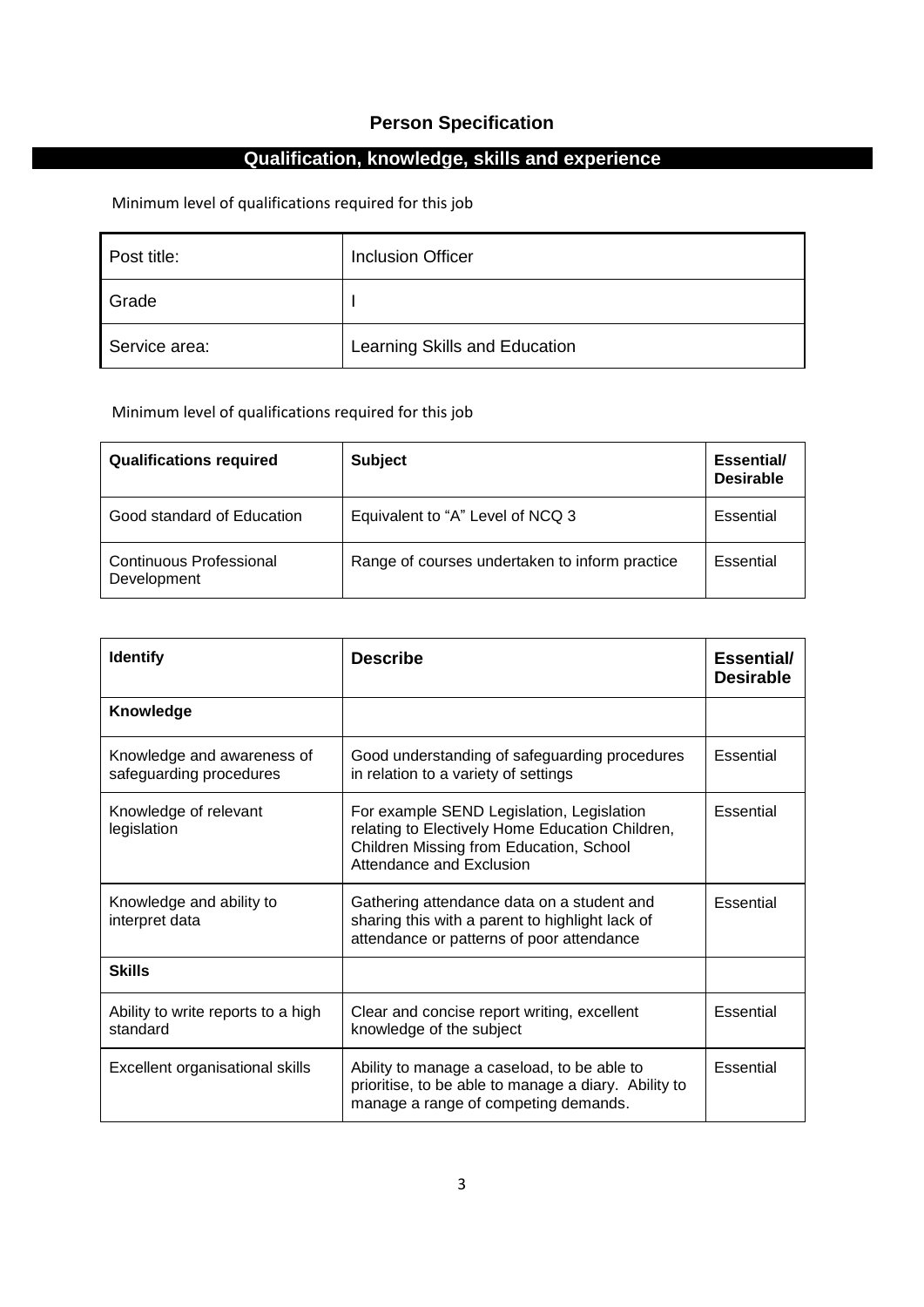| Excellent interpersonal skills                                                                       | Ability to input to mediate with schools and<br>families, colleagues and a range of professionals                                            | Essential        |
|------------------------------------------------------------------------------------------------------|----------------------------------------------------------------------------------------------------------------------------------------------|------------------|
| <b>IT Skills</b>                                                                                     | Ability to input data, and analyse and maintain<br>case records                                                                              | Essential        |
| <b>Experience</b>                                                                                    | Give an idea of the type and level of experience<br>required do not specify years of experience                                              |                  |
| Experience of working with<br>children, young people and<br>families                                 | Having previous experience within social care,<br>education of health settings                                                               | Essential        |
| Experience of team working,<br>contribution to team<br>development, team plan and<br>decision making | Previous experience of working in a team,<br>evidence of contributing to the teams<br>development and involvement in planning                | <b>Essential</b> |
| Experience of schools and how<br>they operate                                                        | Previous experience of working in a school or<br>working closely with schools to ensure the needs<br>of pupils are met                       | Essential        |
| <b>Equal Opportunities</b>                                                                           | Ability to demonstrate awareness/understanding<br>of equal opportunities and other people's<br>behaviour, physical, social and welfare needs |                  |

# **Disclosure level**

| What disclosure level is required for this post | None     | Standard                            |
|-------------------------------------------------|----------|-------------------------------------|
|                                                 | Enhanced | Enhanced with barred<br>list checks |

## **Work type**

| What work type does this role fit into: | Fixed | Flexible | Field | Home |
|-----------------------------------------|-------|----------|-------|------|
|                                         |       |          |       |      |